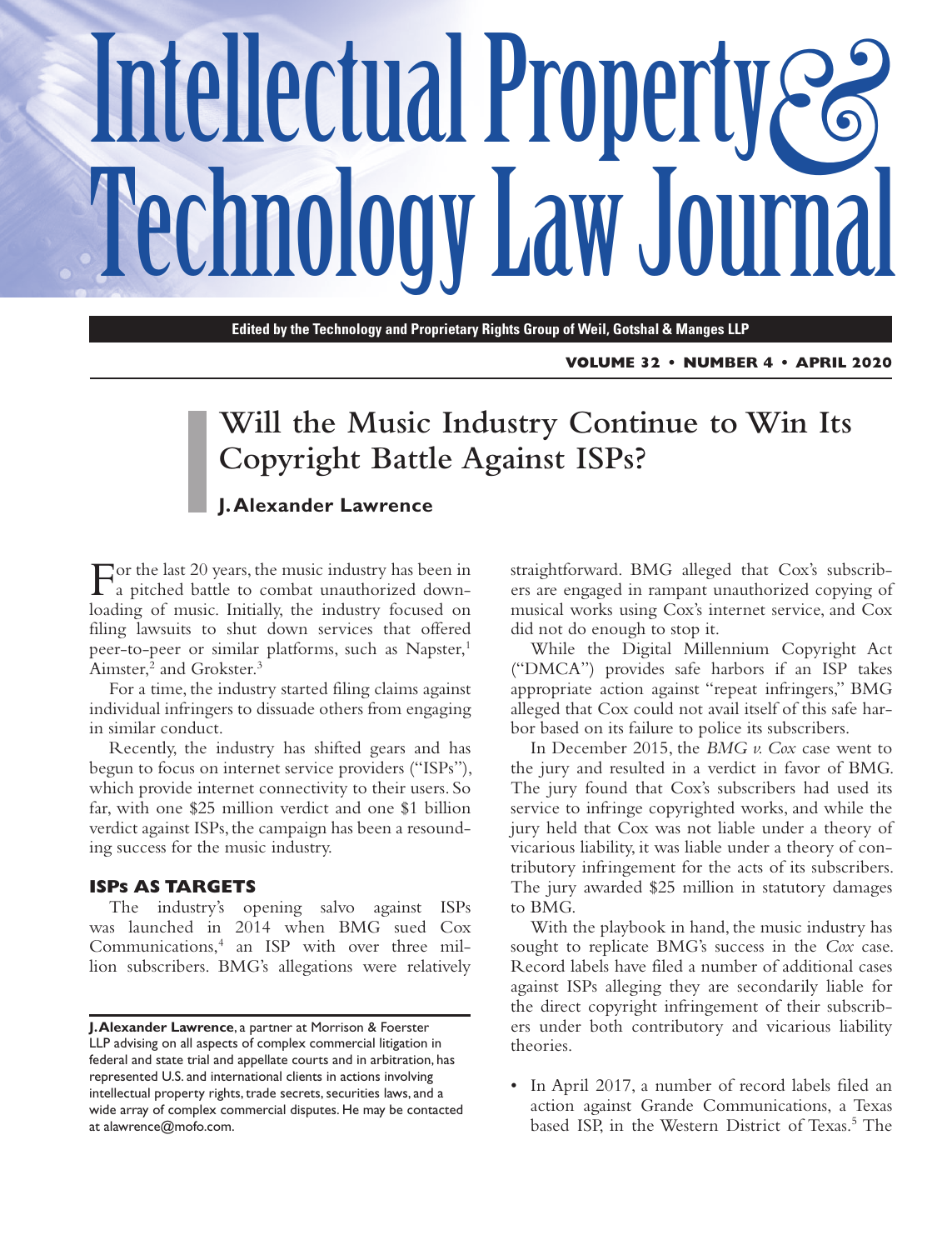case is currently scheduled for a jury trial in September 2020.

- In July 2018, a number of record labels (excluding BMG, which had already prevailed against Cox) filed a follow-on case against Cox in the Eastern District of Virginia based on their own copyrights.6 In late 2019, the case went to the jury which returned a verdict for \$1 billion in statutory damages. The district court is currently considering post-trial briefing for remittitur and a new trial.
- In March 2019, a number of record labels filed an action in the District of Colorado against Charter Communications,<sup>7</sup> one of the largest ISPs in the United States, with more than 22 million subscribers. The case is currently scheduled for a jury trial in November 2020.
- In March 2019, a number of record labels also filed an action in the Middle District of Florida against Bright House Networks LLC,<sup>8</sup> which is now a subsidiary of Charter but was previously one of the top 10 ISPs in the country. The case is currently scheduled for a jury trial in early 2021.
- In August 2019, a number of record labels filed an action in the District of New Jersey against RCN,<sup>9</sup> which is a smaller ISP that provides internet services to customers throughout a number of major metropolitan regions in the United States, including New York, Chicago, Boston, Philadelphia, and Washington D.C. RCN has not yet responded to the complaint, and no trial date has been set

# **VICARIOUS LIABILITY**

While so far the music industry has been quite successful in these cases, the industry has not always been successful in establishing vicarious liability.

In addition to evidence of direct infringement by the subscriber, vicarious infringement would require establishing that the ISP has: (1) the right and ability to supervise the infringing activity, and (2) a direct financial interest in the activity.

In these ISP cases, the direct financial interest factor would be the more difficult factor to establish in that ISPs charge infringing and non-infringing subscribers the same amount for the service.

Although BMG prevailed in the *BMG v. Cox* case, the jury rejected BMG's vicarious infringement claim. Post-trial, BMG moved for judgment as a matter of law on its vicarious infringement claim, and while upholding BMG's overall win, the district court rejected BMG's motion for judgment as a matter of law on that claim. The district court held there was substantial evidence supporting the jury's finding that Cox did not have "an obvious and direct financial interest" in the infringing activity.<sup>10</sup>

In the *UMG v. Grande Communications* case, the district court dismissed the record labels' vicarious infringement claim, holding they had "failed to plead facts showing that Grande receives a direct financial benefit from its subscribers' infringing conduct."11

In the *Sony v. Cox* case, Cox moved for summary judgment on the record labels' vicarious infringement claims, but the district court let the vicarious infringement claim go to the jury, which returned a \$1 billion statutory damages award on both contributory and vicarious infringement. The district court is currently considering post-trial briefing for remittitur and a new trial.

In both the *Warner Bros. v. Charter* and the *UMG v. Bright House* cases, the defendant ISPs filed motions to dismiss the record labels' vicarious infringement claims. The Bright House motion to dismiss has not been decided, but the magistrate judge recently issued a decision on Charter's motion to dismiss. This time, things did not go well for the ISP on the vicarious infringement question.

In rejecting Charter's motion to dismiss, the magistrate judge first addressed whether Charter has a direct financial interest in the alleged infringement by its subscribers. Charter argued that the subscription fees it charges infringing users constitute only an "indirect benefit" and that "the infringing activity must be more than an 'added benefit' to a subscription; it must be the attracting factor, the 'draw' for subscribers." The magistrate judge held that the record labels allege that Charter's "failure to stop or take other action in response to notices of infringement is a draw to current and prospective subscribers to purchase and use [its] internet service to 'pirate' [the record label's] copyrighted works."12

On this basis, the magistrate judge held that the record labels had adequately alleged that Charter has a direct financial interest in the alleged infringement by its subscribers.